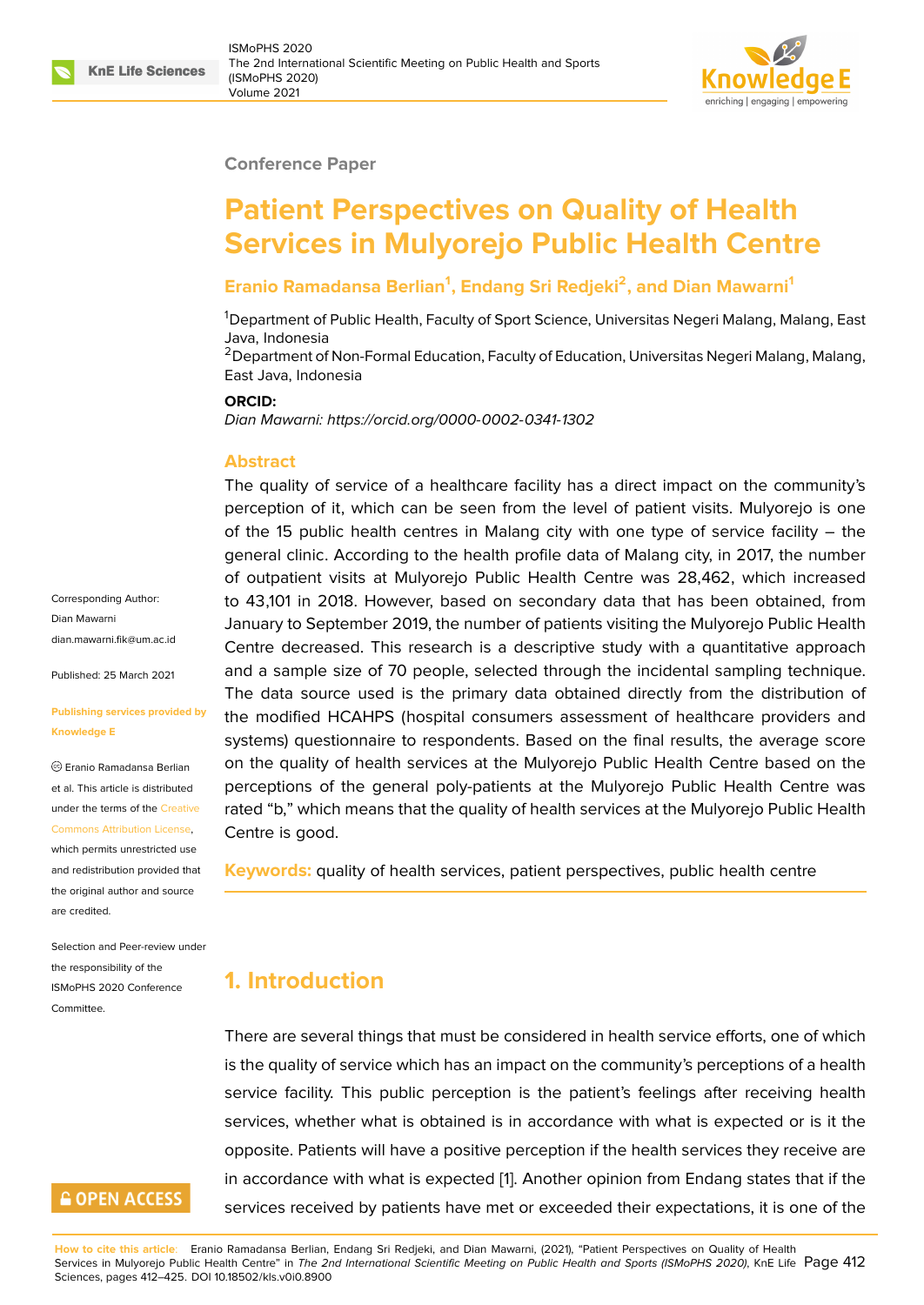evaluations or assessments of the patient caused by the feeling of a satisfied patient so that the patient can give a good perception regarding the health services provided [2].

Surveys conducted directly in the field regarding patient satisfaction are important to know the results to improve the quality of health services. Therefore, measuring the [qu](#page-12-1)ality of health services, which can be seen as good and bad, based on people's perceptions of a health service needs to be done regularly. Improved analysis based on the results of a survey of patient satisfaction on the quality of health services will produce good information and evaluation for the progress of organizational innovation and the attitudes of officers in health care facilities [1].

Mulyorejo Public Health Centre is one of 15 health centres located in Malang City. One of the types of service facilities available at Mulyorejo Public Health Centre is the general poly service facility. According to data from [th](#page-12-0)e Health Profile of Malang City in 2017, the number of outpatient visits at Mulyorejo Community Health Centre was 28,462 people and increased in 2018 to 43,101 people. Meanwhile, based on secondary data that has been obtained, from January to September 2019 the number of patients visiting the Mulyorejo Public Health Centre varied. The highest number of patient visits was in January with 2,974 visits and the lowest number of patient visits in August was 2,074 visits.

One method that can be used to measure whether a patient is satisfied with the services provided by a health care agency is to use the HCAHPS (Hospital Consumers Assessment of Healthcare Providers and Systems) method. The HCAHPS method is a standard patient satisfaction survey that has been developed since 2002 by the Centres for Medicaid Services (CMS) and the Health Quality Research Agency in the United States. Researchers choose to use the HCAHPS method because it is still rarely used in the setting of the public health centre. HCAHPS survey is often used in hospital settings, nursing homes, other health facilities, and clinical doctors. Referring to the introduction above, this study aims to determine the quality of health services for the Mulyorejo Public Health Centre on several HCAHPS indicators, namely communication with doctors, communication with nurses, responsive attitude, and physical comfort.

# **2. Material and Method**

In this study, researchers used descriptive research with a quantitative approach. This research was conducted in a period of two months, namely in January-February 2020. The population used was all patients with the general clinic at Mulyorejo Public Health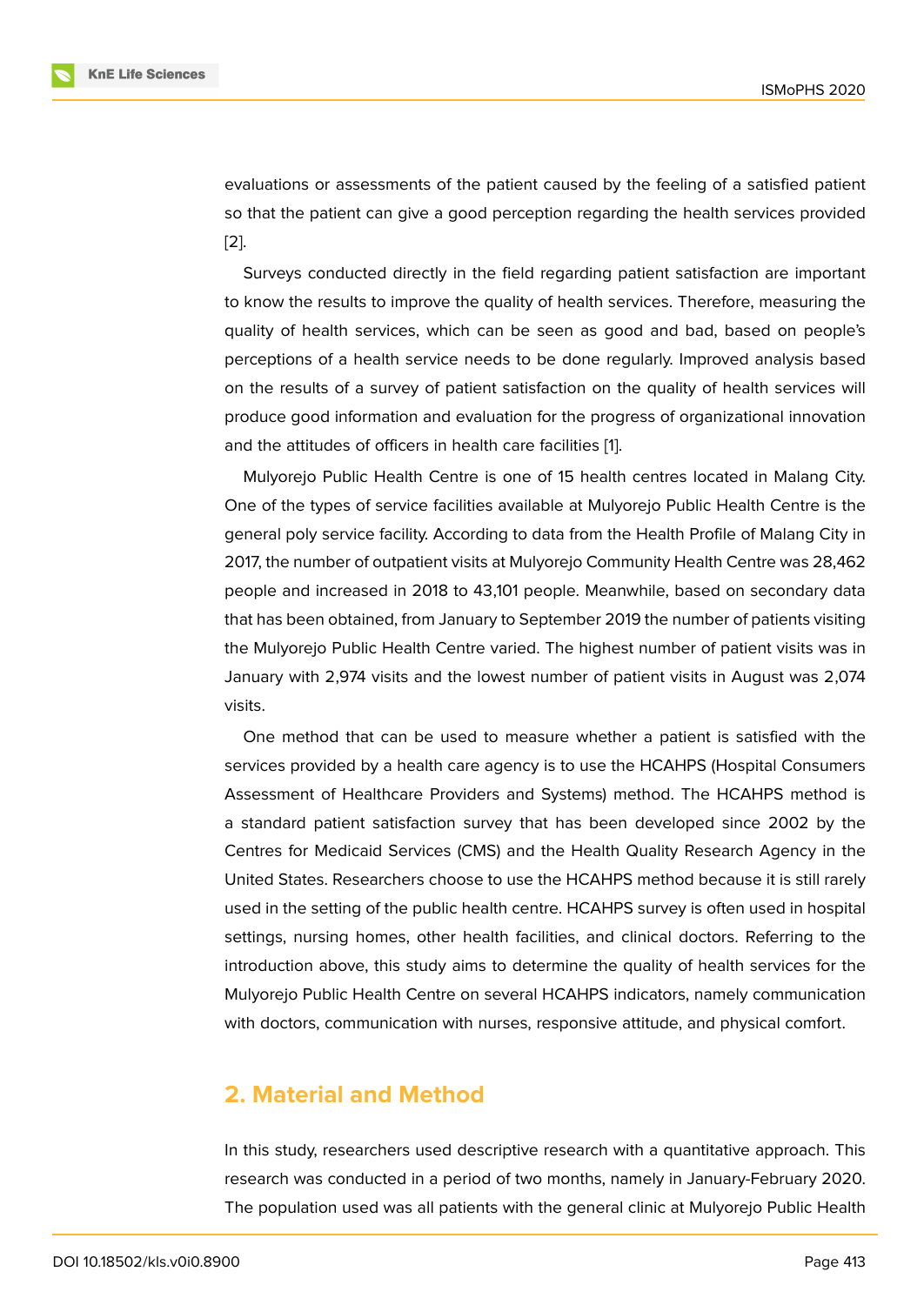**KnE Life Sciences** 



Centre with a sample of 70 people who were determined using the incidental sampling technique. In taking the sample, there were inclusion and exclusion criteria. The data source used is primary data obtained directly from the distribution of the HCAHPS (Hospital Consumers Assessment of Healthcare Providers and Systems) questionnaire to respondents. The questionnaire used in this study is a modified questionnaire from the HCAHPS questionnaire. This questionnaire consists of 7 dimensions and 22 questions. The seven dimensions in the HCAHPS questionnaire are communication with doctors, communication with nurses, responsive attitude, physical comfort, pain control, communication about drugs, and discharge information. The use of the HCAHPS questionnaire has been modified by the researcher and the validity test has been carried out with the results of the calculation of the value of  $r = 1$  and the reliability has been tested with a Cronbach Alpha value of 0.881, which means that this questionnaire is valid and reliable for use in the field.

The process of obtaining research samples was carried out randomly by seeing whether the samples to be taken match the inclusion criteria required in this study. When the respondent who will be used as the research sample has been found, the next step is to make an introduction and provide an explanation of the intent and purpose of making the respondent a research sample. The next step is to provide a questionnaire and explain the procedure for filling out the questionnaire to be filled out by the respondent. Then the researcher will cross-check the data that the respondent has provided. If there are respondents who are included in the exclusion criteria, the data provided by the respondent will be issued by the researcher and not included in the research data. This is done until the data from respondents who meet the requirements for the inclusion criteria have reached the limit for the number of research samples, which is 70 samples. The data analysis process was carried out using the SPSS software and the steps use are editing and cleaning, entry data, coding, scoring, and make a conclusion.

### **3. Results**

#### **3.1. Sociodemographic characteristics**

Table 1 describes the characteristics of the 70 participants. Just over 75% of respondents are female and the highest of age group is  $\geq$  25 years. Their academic qualification: 17.1% elementary school, 22.9% junior high school, 48.6% senior high school, and 11.4% college. Almost 55% of the respondents are working in an informal sector. The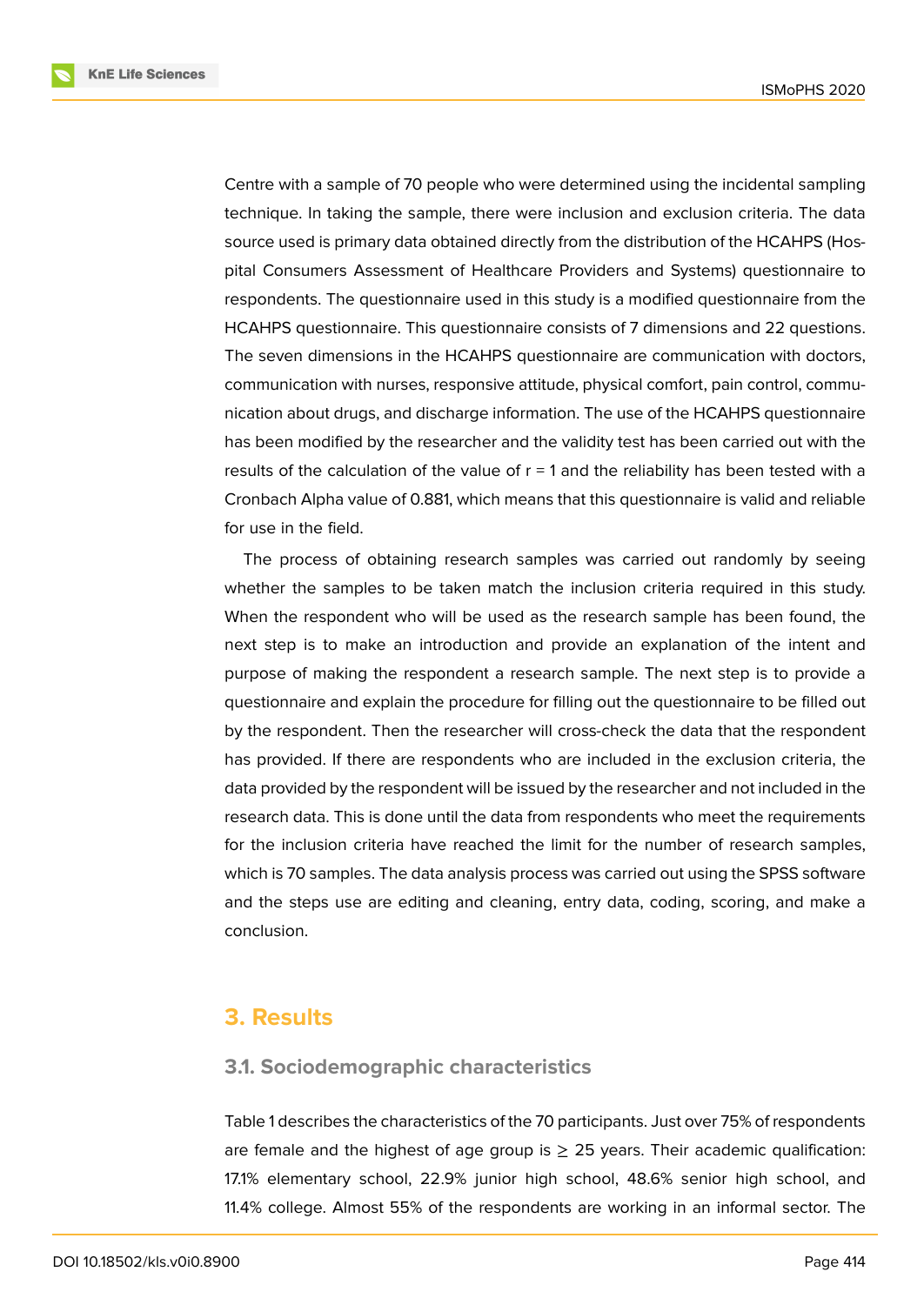| <b>Characteristics</b>                        | $\mathbf n$    | %    |
|-----------------------------------------------|----------------|------|
| Sex                                           |                |      |
| Male                                          | 15             | 21.4 |
| Female                                        | 55             | 78.6 |
| Age group (yr)                                |                |      |
| $25$                                          | 14             | 20.0 |
| >25                                           | 56             | 80.0 |
| <b>Academic qualification</b>                 |                |      |
| Elementary school                             | 12             | 17.1 |
| Junior high school                            | 16             | 22.9 |
| Senior high school                            | 34             | 48.6 |
| College                                       | 8              | 11.4 |
| <b>Presents job</b>                           |                |      |
| Civil servants                                | $\overline{4}$ | 5.7  |
| Informal sector                               | 38             | 54.3 |
| Other                                         | 28             | 40.0 |
| <b>Geographical background</b>                |                |      |
| <b>Bandulan</b>                               | 28             | 40.0 |
| Karang Besuki                                 | 5              | 7.1  |
| Mulyorejo                                     | 27             | 38.6 |
| Pisang Candi                                  | 10             | 14.3 |
| Sources of health service funding             |                |      |
| Without health insurance                      | 33             | 47.1 |
| Health insurance from premium paying          | 25             | 35.7 |
| Health insurance from<br>government subsidies | 12             | 17.1 |

TABLE 1: Sociodemographic characteristics of respondents (*n* = 70).

Source: Author's own work.

geographical background of the participants is very heterogeneous (40% Bandulan, 7.1% Karang Besuki, 38.6% Mulyorejo, 14.3% Pisang Candi). As well as most of respondents have sources of health service funding from self-paying without health insurance (47.1%).

# **3.2. Communication with doctors**

Table 2 summarizes the results of the assessment of respondents on communication with doctors. The doctor's accuracy to listen patient complaints has an average score 4.16, the doctor's ability to explain something that the patients don't understand has an average score 4.01. As well as the mean score in each of the aspects shows that doctors have good communication with patients.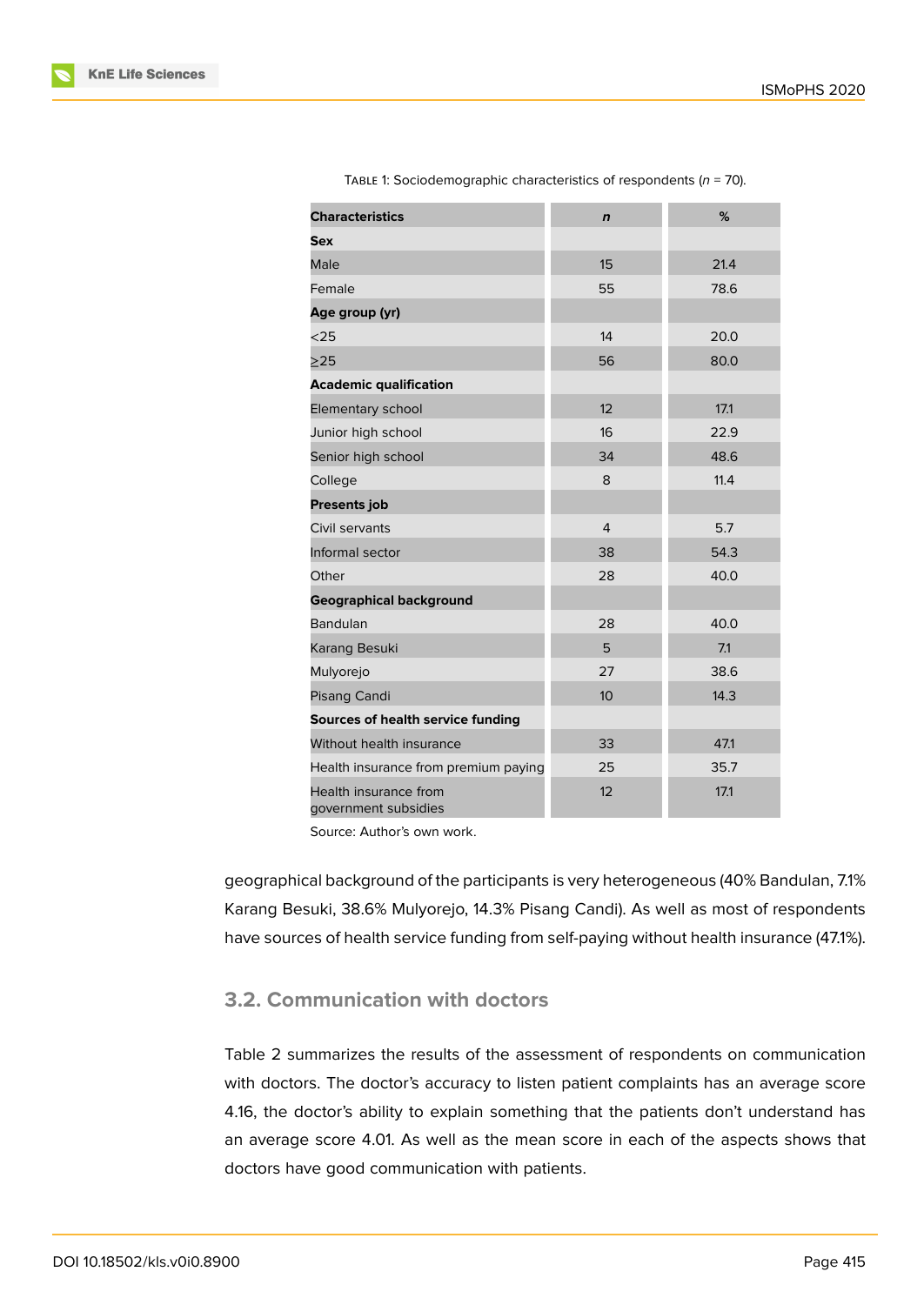| Question                                                             |     | <b>Mean</b>    |      |      |      |      |
|----------------------------------------------------------------------|-----|----------------|------|------|------|------|
|                                                                      | 1   | $\overline{2}$ | 3    | 4    | 5    |      |
| How often do doctors treat<br>you politely?                          | 1.4 | 1.4            | 12.9 | 52.9 | 31.4 | 4.11 |
| How often does the doctor<br>listen to you carefully?                | 1.4 | 0.0            | 15.7 | 47.1 | 35.7 | 4.16 |
| How often do doctors<br>explain things that you<br>don't understand? | 0.0 | 5.7            | 17.1 | 47.1 | 30.0 | 4.01 |

|  | TABLE 2: Aspects of communication with doctors. |  |
|--|-------------------------------------------------|--|
|--|-------------------------------------------------|--|

Source: Author's own work.

### **3.3. Communication with nurses**

| Question                                                       |     | Answer (%)     |      |      |      |      |  |
|----------------------------------------------------------------|-----|----------------|------|------|------|------|--|
|                                                                | 1   | $\overline{2}$ | 3    | 4    | 5    |      |  |
| How often do nurses treat<br>you politely?                     | 4.3 | 2.9            | 11.4 | 48.6 | 32.9 | 4.03 |  |
| How often do nurses listen<br>to you carefully?                | 1.4 | 2.9            | 21.4 | 44.3 | 30.0 | 3.99 |  |
| How often do nurses<br>explain things you don't<br>understand? | 1.4 | 2.9            | 22.9 | 48.6 | 24.3 | 3.91 |  |

| TABLE 3: Aspects of communication with nurses. |  |  |  |  |
|------------------------------------------------|--|--|--|--|
|------------------------------------------------|--|--|--|--|

Source: Author's own work.

Table 3 summarizes the results of the assessment of respondents on communication with nurses. The courtesy of nurses to provide services has an average score 4.03, the accuracy of nurses to listen patient complaints has an average value of 4.03. an average of 3.99, the nurse's ability to explain something that the patients don't understand has an average score 3.91. As well as the mean score in each of the aspects shows that nurses have good communication with patients.

#### **3.4. Responsiveness**

Table 4 summarizes the results of the assessment of respondents on responsiveness. The assistance provided by the officer if the patients don't understand the administration of the public health centre has an average score 3.80, the assistance given by the officer if the patients don't understand the public health centre service flow has an average score 3.66. As well as the mean score in each of the aspects shows that officers have a responsive to deliver service for patients.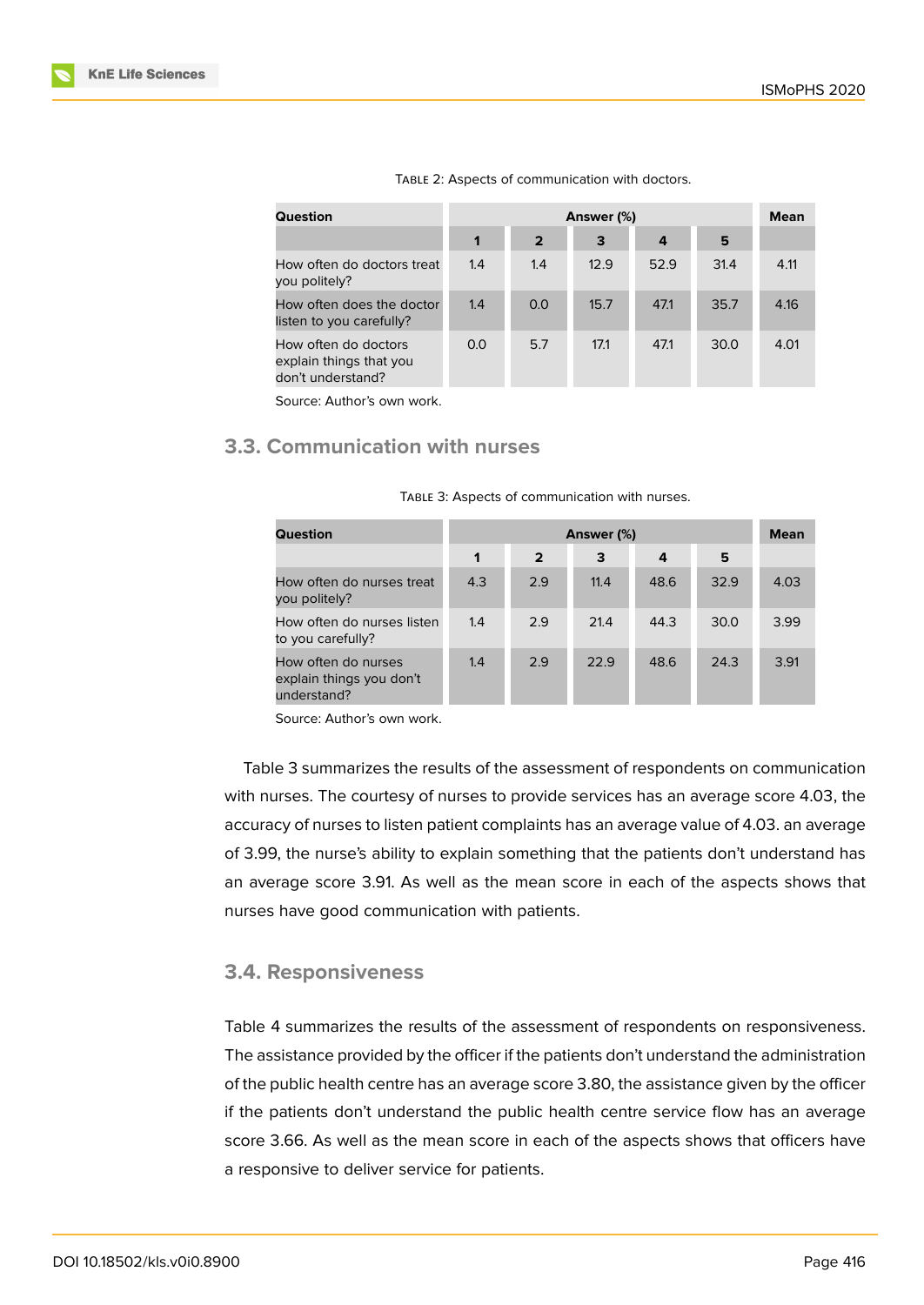| Question                                                                                                                                                            | Answer (%) |                |      |      |      | <b>Mean</b> |
|---------------------------------------------------------------------------------------------------------------------------------------------------------------------|------------|----------------|------|------|------|-------------|
|                                                                                                                                                                     | 1          | $\overline{2}$ | 3    | 4    | 5    |             |
| How often do you get help<br>from the public health<br>centre officers if you don't<br>understand the<br>administration of the public<br>health centre?             | 5.7        | 2.9            | 24.3 | 40.0 | 27.1 | 3.80        |
| How often do you get help<br>from the public health<br>centre officers if you do not<br>understand the flow of<br>services provided at the<br>public health centre? | 8.6        | 4.3            | 22.9 | 41.4 | 22.9 | 3.66        |

#### TABLE 4: Aspects of responsiveness.

Source: Author's own work.

# **3.5. Physical comfort**

| Question                                                                                                      | Answer (%)   |                |      |      |      | <b>Mean</b> |
|---------------------------------------------------------------------------------------------------------------|--------------|----------------|------|------|------|-------------|
|                                                                                                               | $\mathbf{1}$ | $\overline{2}$ | 3    | 4    | 5    |             |
| Is the public health centre<br>environment always clean?                                                      | 2.9          | 2.9            | 11.4 | 40.0 | 42.9 | 4.17        |
| Is the public health centre<br>environment always in a<br>tidy condition?                                     | 2.9          | 1.4            | 12.9 | 41.4 | 41.4 | 4.17        |
| Do you feel that the<br>facilities and infrastructure<br>at the public health centre<br>are complete?         | 4.3          | 4.3            | 8.6  | 50.0 | 32.9 | 4.03        |
| Do you feel that the<br>facilities and infrastructure<br>at the public health centre<br>are suitable for use? | 1.4          | 1.4            | 8.6  | 50.0 | 38.6 | 4.23        |
| Is the public health centre<br>always in a crowded<br>condition?                                              | 1.4          | 0.0            | 20.0 | 32.9 | 45.7 | 4.21        |

TABLE 5: Aspects of physical comfort.

Source: Author's own work.

Table 5 summarizes the results of the assessment of respondents on physical comfort. The cleanliness and tidiness of the environment have an average score 4.17, the completeness of facilities and infrastructure has an average score 4.03, the feasibility of facilities and infrastructure has an average value of 4.23, the visitor density has an average score 4.21. As well as the mean score in each of the aspects shows that the patients feel comfortable with the environment.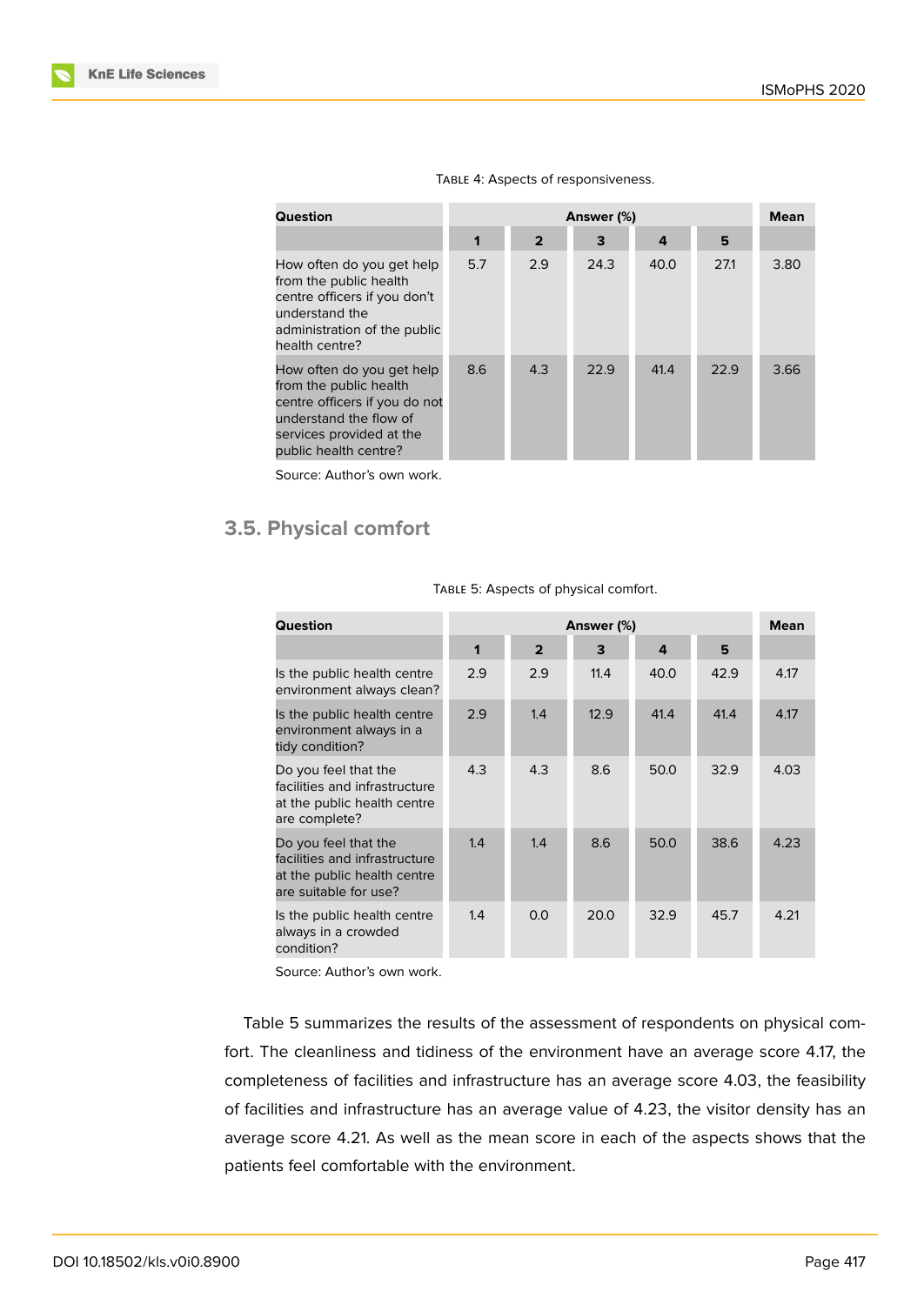# **3.6. Pain control**

| <b>Question</b>                                                                                                    |     | Answer (%)     |      |      |      |      |  |
|--------------------------------------------------------------------------------------------------------------------|-----|----------------|------|------|------|------|--|
|                                                                                                                    | 1   | $\overline{2}$ | 3    | 4    | 5    |      |  |
| How often can a medical<br>officer (doctor / nurse) help<br>you with your pain<br>complaints?                      | 1.4 | 2.9            | 15.7 | 50.0 | 30.0 | 4.04 |  |
| How often are<br>pharmacological services<br>(drugs) able to deal with<br>the complaints of pain that<br>you feel? | 2.9 | 0.0            | 20.0 | 55.7 | 21.4 | 3.93 |  |

TABLE 6: Aspect of pain control.

Source: Author's own work.

Table 6 summarizes the results of the assessment of respondents on pain control. The assistance from officers to complaints of pain felt by patients has an average score 4.04. The overcoming the patient's pain complaints has an average score 3.93. As well as the mean score in each of the aspects shows that the officers are able to handle patient complaints.

### **3.7. Communication about drugs**

| Question                                                                    |      | Answer (%)     |      |      |      |      |  |
|-----------------------------------------------------------------------------|------|----------------|------|------|------|------|--|
|                                                                             | 1    | $\overline{2}$ | 3    | 4    | 5    |      |  |
| Did the pharmacy tell you<br>about the uses of your<br>drugs?               | 5.7  | 2.9            | 12.9 | 37.1 | 41.4 | 4.06 |  |
| Did the pharmacy tell you<br>about any side effects of<br>your medications? | 15.7 | 0.0            | 8.6  | 48.6 | 27.1 | 3.71 |  |
| Does the pharmacy tell you<br>when to use the drugs you<br>are getting?     | 2.9  | 2.9            | 8.6  | 48.6 | 37.1 | 4.14 |  |

TABLE 7: Aspect of communication about drugs.

Source: Author's own work.

Table 7 summarizes the results of the assessment of respondents on communication about drugs. The explanation of use of drugs has an average score 4.06, the explanation of the side effects of drugs has an average score 3.71, the explanation of the time to use the drug has an average score 4.14. As well as the mean score in each of the aspects shows that the officers are able to communicate drugs to patients well.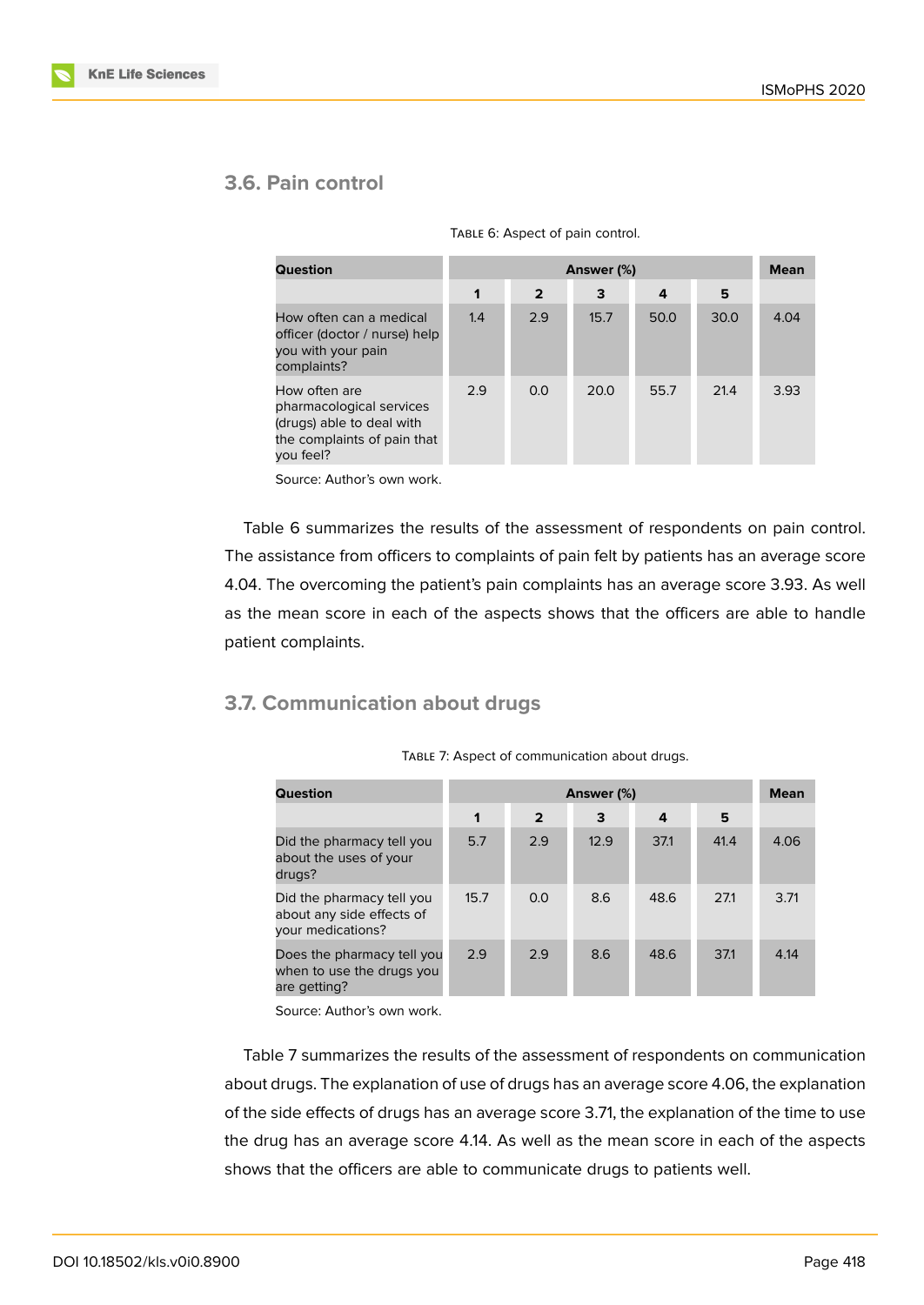#### **3.8. Discharge planning**

| Question                                                                                                                                                    |     |                | <b>Mean</b> |      |      |      |
|-------------------------------------------------------------------------------------------------------------------------------------------------------------|-----|----------------|-------------|------|------|------|
|                                                                                                                                                             | 1   | $\overline{2}$ | 3           | 4    | 5    |      |
| How often do you get<br>information about<br>symptoms or health<br>problems that you should<br>be aware of after you leave<br>the public health centre?     | 2.9 | 4.3            | 22.9        | 50.0 | 20.0 | 3.80 |
| How often do you get<br>information about the<br>recommendations you<br>should take to maintain<br>your health after you leave<br>the public health centre? | 4.3 | 2.9            | 14.3        | 57.1 | 21.4 | 3.89 |
| How often do you get<br>information about whether<br>or not it is necessary to<br>return to the public health<br>centre for repeat health<br>checks?        | 4.3 | 2.9            | 18.6        | 42.9 | 31.4 | 3.94 |
| How often do you get<br>offers to return to the<br>public health centre if you<br>need help after leaving the<br>public health centre?                      | 4.3 | 10.0           | 21,4        | 38.6 | 25.7 | 3.71 |

Source: Author's own work.

Table 8 summarizes the results of the assessment of respondents on discharge planning. The explanation of symptoms or health problems that must be watched out for when patients leave the health centre has an average score 3.80, the explanation of regarding whether or not to return to the public health centre has an average value of 3.89, the explanation of whether or not to return to the public health centre has a value of 3.94, the offering to return to the public health centre has an average score 3.71. As well as the mean score in each of the aspects shows that the information on discharge has been conveyed well to the patient.

# **4. Discussion**

### **4.1. Communication with doctors**

As many as 52.9% of respondents stated that doctors often serve patients politely. Most of the respondents in their research stated that they were satisfied with the doctor's service who was very polite [3]. This can be shown by the politeness and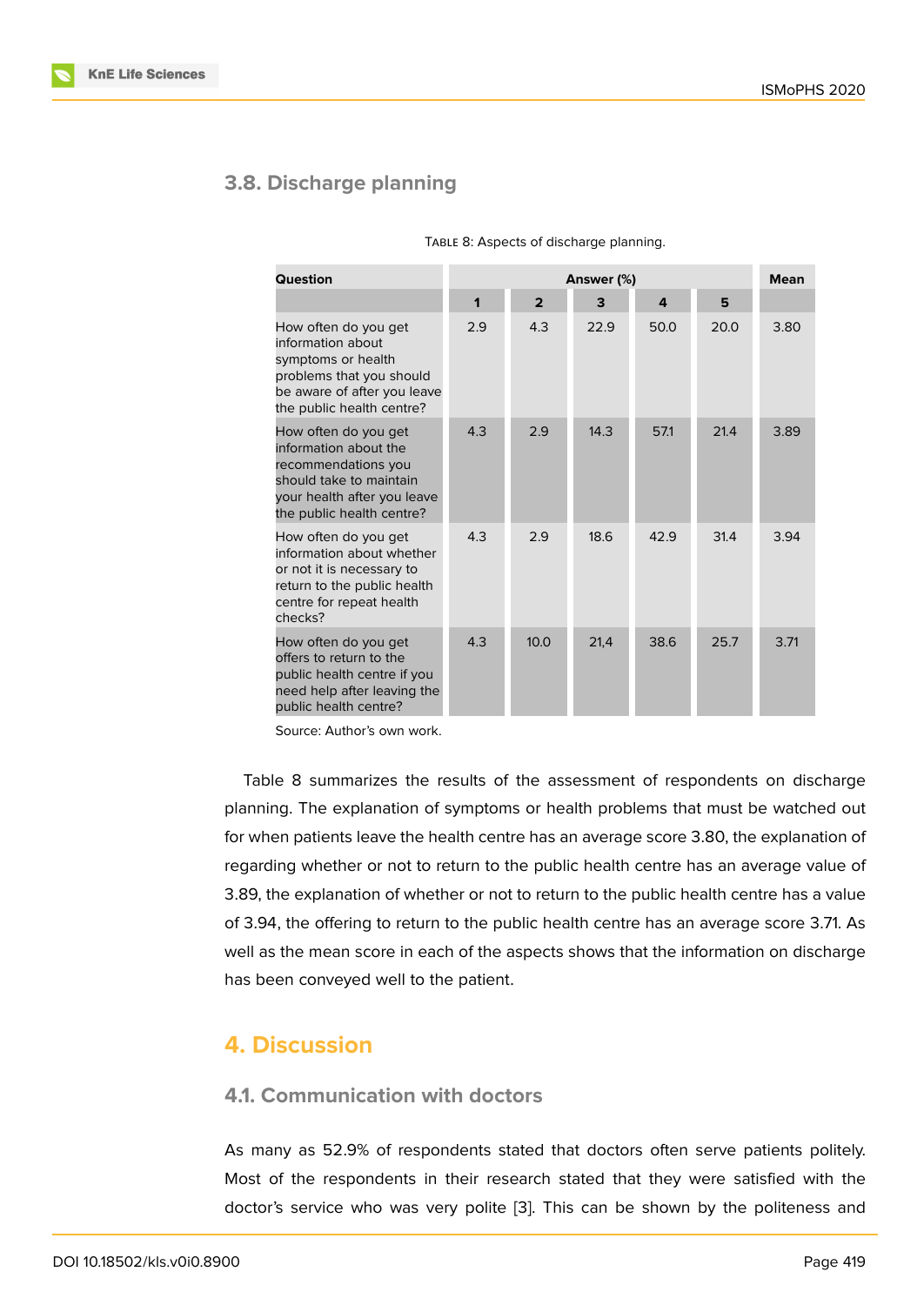friendliness of the doctor who always smiles and greets the patient first so that the patient can give a good perception regarding the services provided by the doctor. 47.1% of respondents stated that doctors often listen to patients' complaints carefully. The interpersonal attention factor can provide a large influence on people's perceptions of the quality of a health service [4]. The personal attention factor that the patient gets from the doctor is the doctor's readiness to listen to all the patient's complaints. It is closely related to the level of patient loyalty to the facilities and the quality of health services that the patient has re[ce](#page-12-2)ived from a health institution. In question number three in the aspect of Communication with Doctors, 47.1% of respondents stated that doctors often explain things that patients do not understand. The good and wise doctor is one who has an effective way of communicating with patients [5]. The doctor listens to the patient's complaints carefully, answers each patient's question and explains the patient's real condition, and provides sufficient advice that is needed by the patient, not just giving a prescription.

#### **4.2. Communication with nurses**

As many as 48.6% of respondents stated that nurses often served patients politely. The communication in nursing has several objectives, one of which is so that the message conveyed by nurses through communication can be understood by patients [6]. In carrying out its role as a communicator, the nurse needs to convey messages about the patient's health condition clearly and completely. So, nurses need to sort out how nurses communicate with their patients. Selection of effective words and using so[ft](#page-13-0) and polite speech will make the patient comfortable and the message conveyed by the nurse can be well received by the patient. 44.3% of respondents stated that nurses often listen to patients' complaints carefully. There are three important elements for nurses in implementing therapeutic communication, one of which is attending skills [7]. Attending skill is an indicator related to the overall appearance both psychologically and psychologically when communicating with patients. The nurse must display a posture that shows that the nurse is interested and willing to listen to the patient's story [o](#page-13-1)r complaint and then responds to the patient's topic of conversation. In question number three in the aspect of communication with nurses, as many as 48.6% of respondents stated that nurses often explained things that were not understood by patients. The role of nurses is not only to act as communicators, but also as educators who are able to provide education about health to patients [8]. The role of nurses as educators also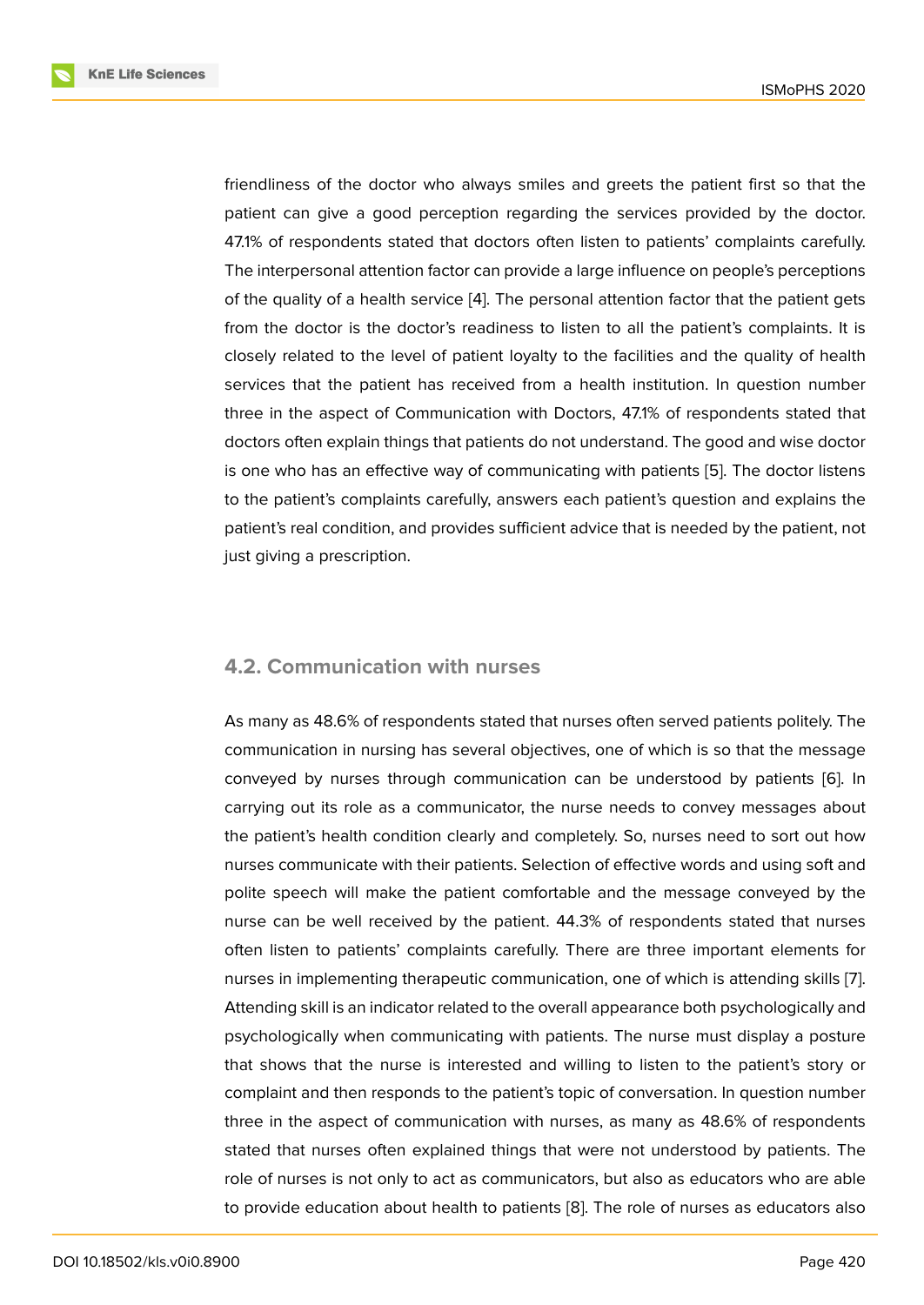aims to motivate patients to do something according to the nurse's advice, which is of course to improve the patient's health status.

#### **4.3. Responsiveness**

As many as 40% of respondents stated that respondents often received assistance from public health centre officers if the respondents did not understand the administration of the public health centre. As much as 41.4% of respondents stated that respondents often received assistance from public health centre officers if the respondents did not understand the public health centre service flow. Every public service provider must have service standards and be published and implemented as a guarantee for service recipients. In public services that apply in health care facilities, an explanation of the administration and flow of services to patients is one of the important things that health care workers must do in health care facilities [9]. Administrative explanations include correspondence requirements that must be met, service fees, and service schedules. In addition to explanations related to administration, an explanation of the flow of services must also be conveyed clearly to patients.

#### **4.4. Physical comfort**

As many as 40% of respondents stated that the public health centre often maintained the cleanliness of the environment of public health centre and 41.4% of respondents stated that the public health centre often maintained the tidiness of the environment of public health centre. Physical comfort at health service facilities affects the quality of health services. A comfortable, neat, and clean room must be kept and maintained [10]. The psychological effects caused by the patient by the physical comfort of this clean and tidy environment can reduce the patient's boredom in waiting for the health services they will receive. As much as 50% of respondents stated that the facilities and infra[stru](#page-13-2)cture in the public health centre are complete and in a suitable condition. Physical comfort is not only always related to clinical effectiveness but also related to health services that are not related to clinical effectiveness but can affect the creation of good quality health services from customer perceptions [1]. The comfort of the physical environment is closely related to a beautiful and clean environment, as well as the completeness and feasibility of the facilities provided by a health service facility to customers. In question number three regarding this aspe[ct](#page-12-0) of physical comfort, as many as 45.7% of respondents stated that the public health centre is always in a crowded state. Comfort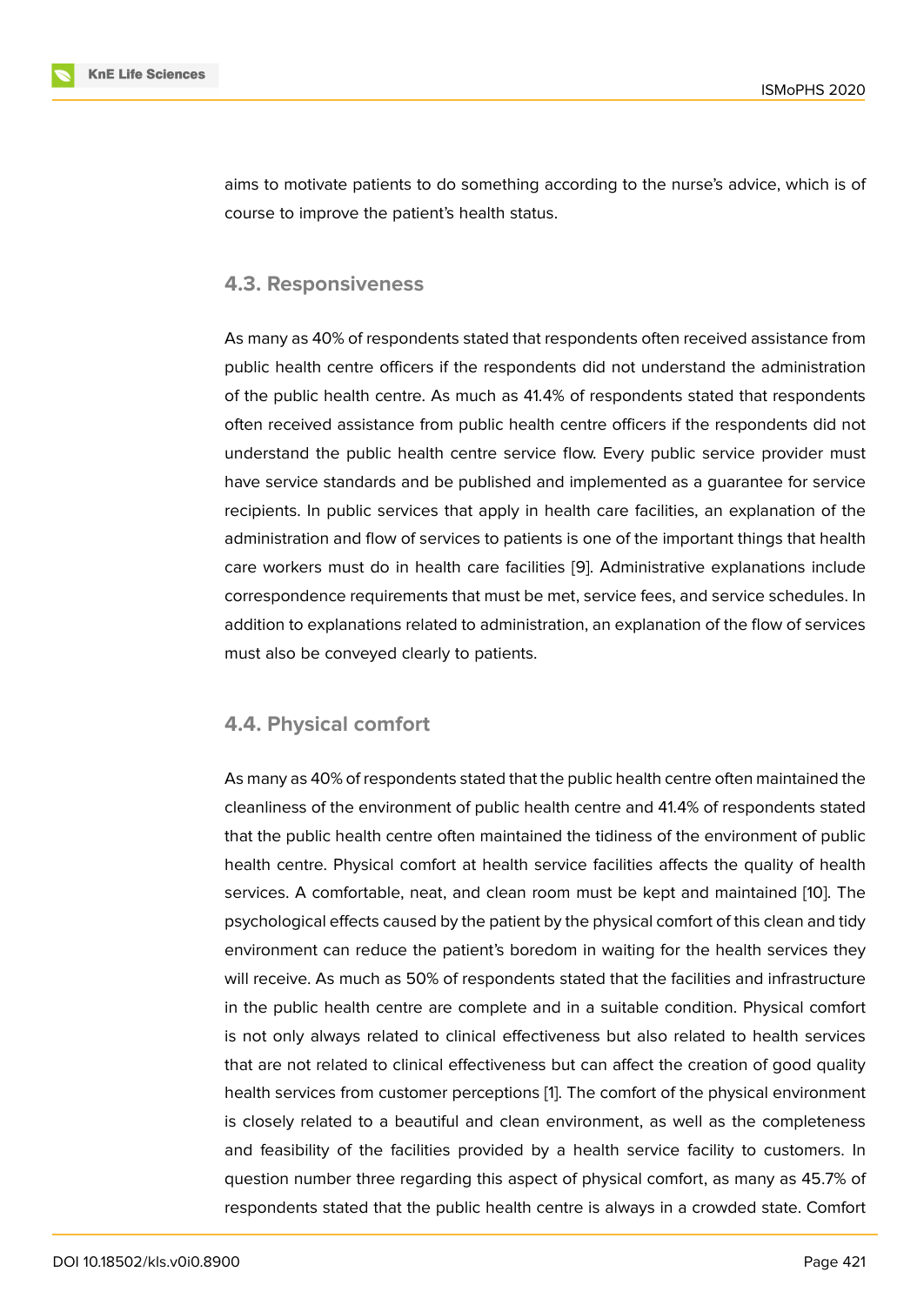is a condition after the fulfilment of one of the basic human needs, namely the need for comfort and tranquillity which improves daily performance. Amelia also explained that the comfort referred to in her research is related to the physical appearance of the public health centre [11]. According to him, there are several factors that can affect the physical appearance of the public health centre, one of which is the environment of the public health centre which is orderly and not overcrowded. This more or less affects the patient's comfort [be](#page-13-3)cause an environment that is not crowded will create a sense of calm so that it will create a feeling of comfort for its customers.

#### **4.5. Pain control**

As much as 50% of respondents stated that medical personnel can assist in handling complaints of pain felt by patients. The relationship between health workers and patients is a major factor in the success of providing health services because the success of pain management and improvement of patient health is strongly influenced by the relationship between health workers and patients [12]. Therefore, in providing health services, it is hoped that health workers will be able to facilitate the effectiveness of this relationship by paying attention to the professionalism of the relationship between health workers and patients which includes mutual [tru](#page-13-4)st from both parties. In question number two in the aspect of Pain Control, as many as 55.7% of respondents stated that pharmacological services were often able to resolve patient complaints. The success of treatment can be influenced by the 'six right' principle, namely the right drug, the right dose, the right time, the right patient, the right way of administration, and the right documentation [13]. If the "six right" principle is applied properly, it is likely that the patient's success rate of healing through this treatment will be successful.

#### **4.6. Communication about drugs**

As many as 41.4% of respondents stated that pharmacy officers always provide explanations to patients about the use of drugs received. As much as 48.6% of respondents stated that pharmacy officers often provide explanations to respondents about side effects of drugs received. In question number three in the aspect of communication about this drug, as many as 48.6% of respondents stated that pharmacy officers often provide explanations about the time to use the drugs received. The things that need to be conveyed to consumers related to drugs received by patients are the name of the drug (trademark) and its use; how to use the drug which includes the rules for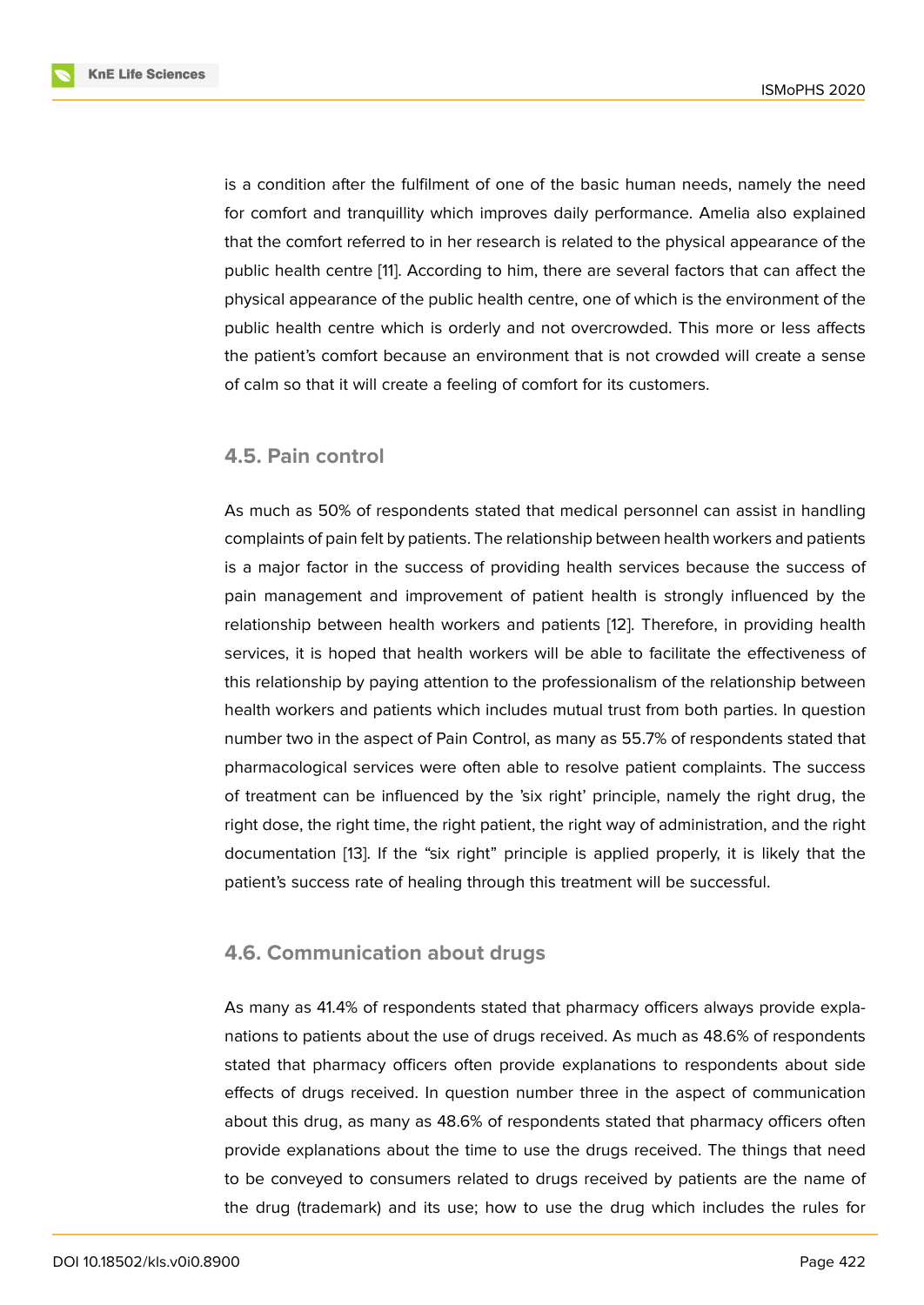use, dosage, and time of use; as well as side effects of drugs received by the patient [14]. It is very clear that the aim of the patient's cure rate is to be effective through the administration of this drug if consumed properly and correctly.

### **4.7. Discharge planning**

As many as 50% of respondents stated that health workers often provide information about symptoms or health problems that patients should be aware of after leaving the public health centre. As much as 57.1% of respondents stated that health workers often provide information about recommendations that must be taken to maintain patient health after leaving the public health centre. The reliability in terms of knowledge and professionalism is something that must be owned and implemented in every service provided. The implementation of discharge planning is about the reliability of health workers in explaining activity restrictions, information on drugs, signs and symptoms of disease, as well as an explanation of clear infection prevention to patients. As much as 42.9% of respondents stated that health workers often provide information about whether or not a patient needs to return to the public health centre for another medical check-up. The same thing is also shown based on the results of research conducted by Baker which explains that nurses who often ask about the patient's condition and explain the schedule for re-control properly make patients feel cared for in the health condition they are experiencing [15]. In question number four in the aspect of Returning Information, 38.6% of respondents stated that respondents often received offers to return to the public health centre if the patient needed help after leaving the public health centre. The patients' perc[ept](#page-13-5)ions of the health services they receive are strongly influenced by the ability of health service providers to understand their needs and wants [16]. The need that the patient wants is related to how capable the doctor is in dealing with things that make the patient depressed, such as explaining the patient's condition, providing alternative treatments for the patient's recovery, and offering to check his [hea](#page-13-6)lth again if the patient needs help, and most importantly, the emergence of feelings patient comfort when talking to a doctor.

# **5. Conclusion**

The conclusions that can be drawn from the results of this study are as follows. The quality of health services based on the perceptions of general poly patients on the aspect of communication with doctors is in the very good category. The quality of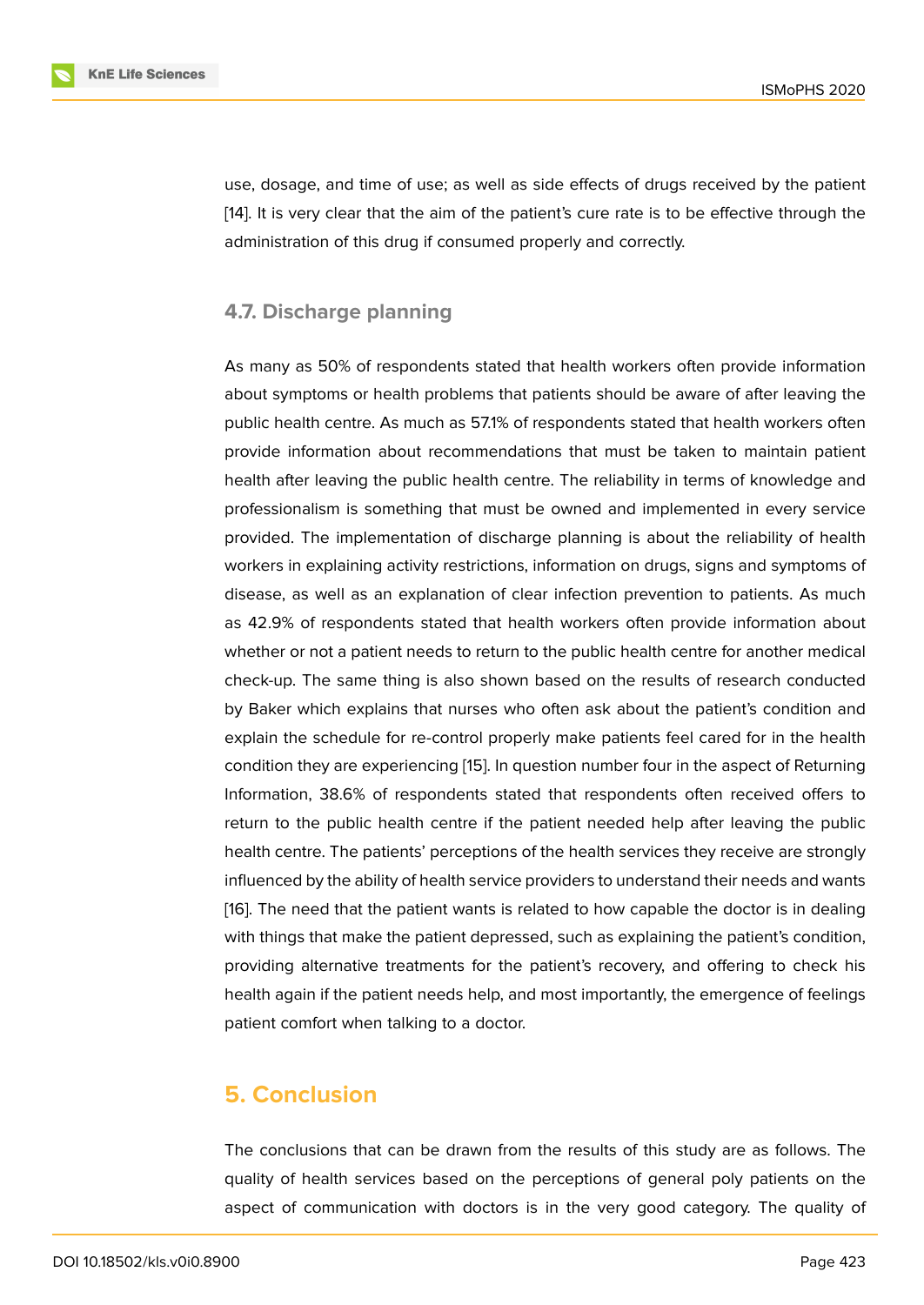**KnE Life Sciences** 



health services based on the perceptions of general poly patients on the aspect of communication with nurses is in the good category. The quality of health services based on the perceptions of general poly patients on the aspect of responsiveness is in the good category. The quality of health services based on the perceptions of general poly patients on the aspect of physical comfort is in the very good category. The quality of health services based on the perceptions of general poly patients on the aspect of pain control is in the good category. The quality of health services based on the perceptions of general poly patients on the aspect of communication about drugs is in the good category. The quality of health services based on the perceptions of general poly patients on the aspect of discharge planning is in the good category.

# **Acknowledgement**

The authors gratefully thank Mulyorejo Public Health Centre for giving permission to research.

# **Conflict of Interest**

We declare that have no conflict of interest and certify that the submission is original work and is not under review at other publication.

# **References**

- <span id="page-12-0"></span>[1] Pohan, I. S. and Widyastuti, P. (2007). *Jaminan Mutu Pelayanan Kesehatan: Dasardasar Pengertian dan Penerapan*. Yogyakarta: EGC.
- <span id="page-12-1"></span>[2] Mamik, M. (2010). *Organisasi dan Manajemen Pelayanan Kesehatan dan* Kebidanan: Edisi 1 (1<sup>st</sup> ed.). Surabaya: Prins Media Publishing.
- [3] Izzah, N. N., Sriatmi, A. and Wigati, P. A. (2014). Analisis Perbedaan Tingkat Kepuasan Pasien Umum dan Pasien Jamkesmas Terhadap Pelayanan Dokter pada Unit Rawat Inap di Puskesmas Mlonggo Kabupaten Jepara. *Jurnal Kesehatan Masyarakat (e-Journal)*, vol. 2, issue 2, pp. 148-156.
- <span id="page-12-2"></span>[4] Kelmanutu, L. S. (2013). Dimensi Mutu Pelayanan pada Unit Rawat Inap Rumah Sakit Umum Daerah Karel Sadsuitubun Langgur Kabupaten Maluku Tenggara. *Media Kesehatan Masyarakat Indonesia*, vol. 9, issue 4, pp. 221-229.
- [5] Setyawan, F. E. B. (2017). Komunikasi Medis: Hubungan Dokter-Pasien. *Jurnal Berkala Ilmiah Kedokteran dan Kesehatan*, vol. 1, issue 4, pp. 51-57.